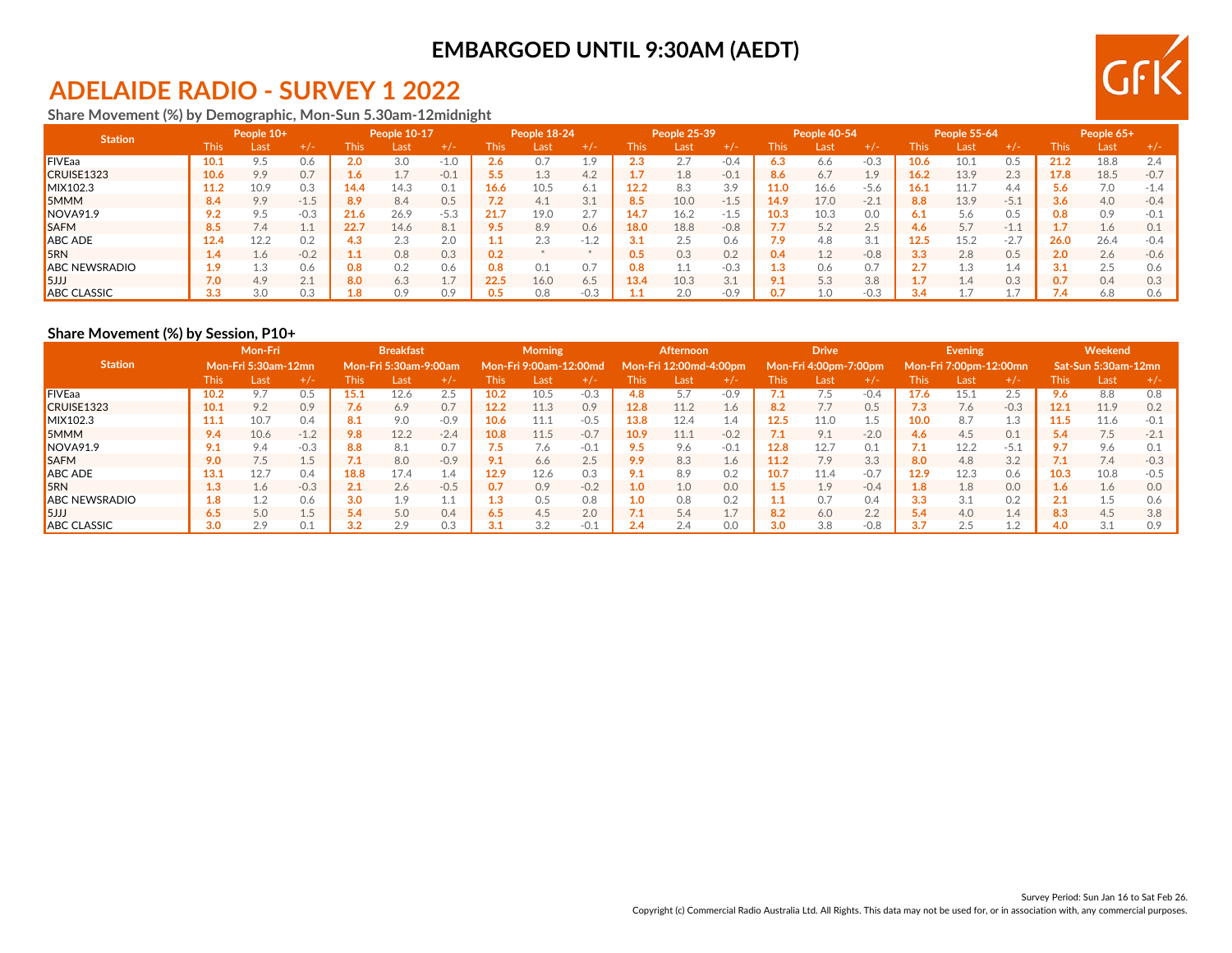### **EMBARGOED UNTIL 9:30AM (AEDT)**

# **ADELAIDE RADIO - SURVEY 1 2022**

**Cumulative Audience (000's) by Demographic, Mon-Sun 5.30am-12midnight**

| <b>Station</b>       | People 10+  |      | People 10-17 |             | People 18-24 |                          |             | People 25-39 |       | People 40-54 |      |       | People 55-64 |      |       | People 65+  |      |       |             |      |       |
|----------------------|-------------|------|--------------|-------------|--------------|--------------------------|-------------|--------------|-------|--------------|------|-------|--------------|------|-------|-------------|------|-------|-------------|------|-------|
|                      | <b>This</b> | Last | $+/-$        | <b>This</b> | Last         | $+/-$                    | <b>This</b> | Last         | $+/-$ | This         | Last | $+/-$ | <b>This</b>  | Last | $+/-$ | <b>This</b> | Last | $+/-$ | <b>This</b> | Last | $+/-$ |
| <b>FIVEaa</b>        | 163         | 139  | 24           | 12          |              |                          |             |              |       |              |      |       | 30           | 22   |       | 30          |      |       | 69          | 60   |       |
| CRUISE1323           | 208         | 181  | 27           | 12          |              |                          |             |              |       |              | 16   |       | 29           | 22   |       | 45          |      |       |             | 82   |       |
| MIX102.3             | 328         | 300  | 28           | 41          | 48           | $\overline{\phantom{a}}$ |             | 33           | 10    |              | 51   | 27    | 70           | 80   | $-10$ |             |      | 12    |             | 45   |       |
| 5MMM                 | 221         | 201  | 20           | 27          | 20           |                          | 24          | 16           |       | 52           | 44   | Õ     | 63           | 59   |       | 36          | 38   | $-2$  |             | 24   |       |
| NOVA91.9             | 343         | 314  | 29           | 64          |              | $\overline{\phantom{a}}$ | 50          | 50           |       | 113          | 102  | ᆠᅶ    | 66           | 55   |       | ാഠ          | 26   |       |             |      |       |
| <b>SAFM</b>          | 267         | 229  | 38           | 50          | 40           | 10                       | 22          | 28           | $-6$  | 99           | 88   | 11    | 59           | 40   | 19    | 24          | 22   |       |             |      |       |
| <b>ABC ADE</b>       | 212         | 194  | 18           | 10          |              |                          |             |              |       | 21           | 18   |       | 36           | 34   |       | 37          | 37   |       | 102         | 89   |       |
| <b>5RN</b>           | 60          | 52   |              |             |              |                          |             |              |       |              |      |       | 10           |      | -4    |             |      |       | nn          | 23   |       |
| <b>ABC NEWSRADIO</b> | 91          | 60   | 31           |             |              |                          |             |              |       |              |      |       | 13           |      |       |             |      |       |             | 25   |       |
| <b>5JJJ</b>          | 183         | 155  | 28           | 19          |              |                          | 40          | 28           | 12    | 68           | 57   |       | 38           | 33   |       |             | 10   |       |             |      |       |
| <b>ABC CLASSIC</b>   | 86          | 75   | 11           |             |              |                          |             |              |       |              | 12   |       |              |      | $-.5$ |             |      |       |             | 31   |       |
| Total                | 1114        | 1100 |              | 11.         | 113          | $\sim$                   | 113         |              |       | 264          | 255  |       | 235          | 236  |       | 158         |      |       | 233         | 226  |       |

#### **Cumulative Audience (000's) by Session, P10+ [Potential: 1174]**

|                          | Mon-Fri     |                            |       | <b>Breakfast</b>      |      |       | <b>Morning</b> |                        |                | Afternoon   |                        |                 | <b>Drive</b> |                       |          | Evening     |                        |          | Weekend |                     |       |
|--------------------------|-------------|----------------------------|-------|-----------------------|------|-------|----------------|------------------------|----------------|-------------|------------------------|-----------------|--------------|-----------------------|----------|-------------|------------------------|----------|---------|---------------------|-------|
| <b>Station</b>           |             | <b>Mon-Fri 5:30am-12mn</b> |       | Mon-Fri 5:30am-9:00am |      |       |                | Mon-Fri 9:00am-12:00md |                |             | Mon-Fri 12:00md-4:00pm |                 |              | Mon-Fri 4:00pm-7:00pm |          |             | Mon-Fri 7:00pm-12:00mn |          |         | Sat-Sun 5:30am-12mn |       |
|                          | <b>This</b> | Last                       | $+/-$ | <b>This</b>           | Last | $+/-$ | <b>This</b>    | Last                   | $+/-$          | <b>This</b> | Last                   | $+/-$           | <b>This</b>  | Last                  | $+/-$    | <b>This</b> | Last                   | $+/-$    | This    | Last                | $+/-$ |
| FIVEaa                   | 144         | 130                        | 14    | 103                   | 87   | 16.   | 75             | 64                     | $\overline{a}$ | 58          | 60                     | $-2$            | 55           | 53                    |          | 50          | 40                     | $\sim$   | 109     | 89                  | 20    |
| CRUISE1323               | 181         | 165                        | 16    | 89                    | 81   | 8     | 112            | 86                     | 26             | 109         | 105                    | 4               | 84           | 85                    | $-1$     | 44          | 43                     |          | 145     | 126                 | 19    |
| MIX102.3                 | 287         | 264                        | 23    | 149                   | 155  | $-6$  | 150            | 128                    | 22             | 163         | 146                    | 17              | 139          | 136                   |          | 59          |                        | $-2$     | 196     | 184                 |       |
| <b>5MMM</b>              | 199         | 180                        | 19    | 102                   | 117  | $-15$ | 97             | 93                     | 4              | 106         | 108                    | $\bigcap$<br>-2 | 92           | 100                   | -8       | 40          | 30                     | 10       | 113     | 113                 |       |
| INOVA91.9                | 301         | 291                        | 10    | 164                   | 161  |       | 132            | 114                    | 18             | 163         | 155                    | 8               | 160          | 160                   |          |             | 87                     | $-13$    | 213     | 196                 |       |
| <b>ISAFM</b>             | 236         | 205                        | 31    | 115                   | 119  | $-4$  | 108            | 90                     | 18             | 131         | 115                    | 16              | 119          | 112                   |          | 50          |                        | $-1$     | 138     | 134                 |       |
| ABC ADE                  | 191         | 181                        | 10    | 134                   | 135  | $-1$  | 122            | 107                    | 15             | 94          | 102                    | -8              | 84           | 91                    | $\sim$ . |             |                        |          | 137     | 128                 |       |
| <b>I</b> <sub>5</sub> RN | 52          | 46                         | 6     | 28                    | 31   | -3    | 19             | 20                     | -1             | 21          | 20                     |                 | 20           | 20                    |          | 13          |                        |          | 29      | 31                  |       |
| <b>ABC NEWSRADIO</b>     | 79          | 54                         | 25    | 44                    | 31   | 13    | 30             | 16                     | 14             | 23          | 19                     |                 | 19           |                       |          | 24          |                        | Õ        |         | 35                  |       |
| 5JJJ                     | 155         | 136                        | 19    | 85                    | 82   |       | 76             | 62                     | 14             | 77          | 73                     |                 | 83           | 76                    |          | 44          | 38                     | $\sigma$ | 111     | 90                  |       |
| <b>ABC CLASSIC</b>       |             | 69                         |       | 38                    | 34   |       | 36             | 33                     | $\sim$         | 33          | 32                     |                 | 34           | 40                    | -n       | 19          |                        |          |         | 44                  |       |
| <b>Total</b>             | 1083        | 1082                       |       | 823                   | 838  | $-15$ | 771            | 716                    | 55             | 795         | 804                    |                 | 740          | 783                   | $-43$    | 426         | 426                    |          | 963     | 911                 | 52    |

**GFK**